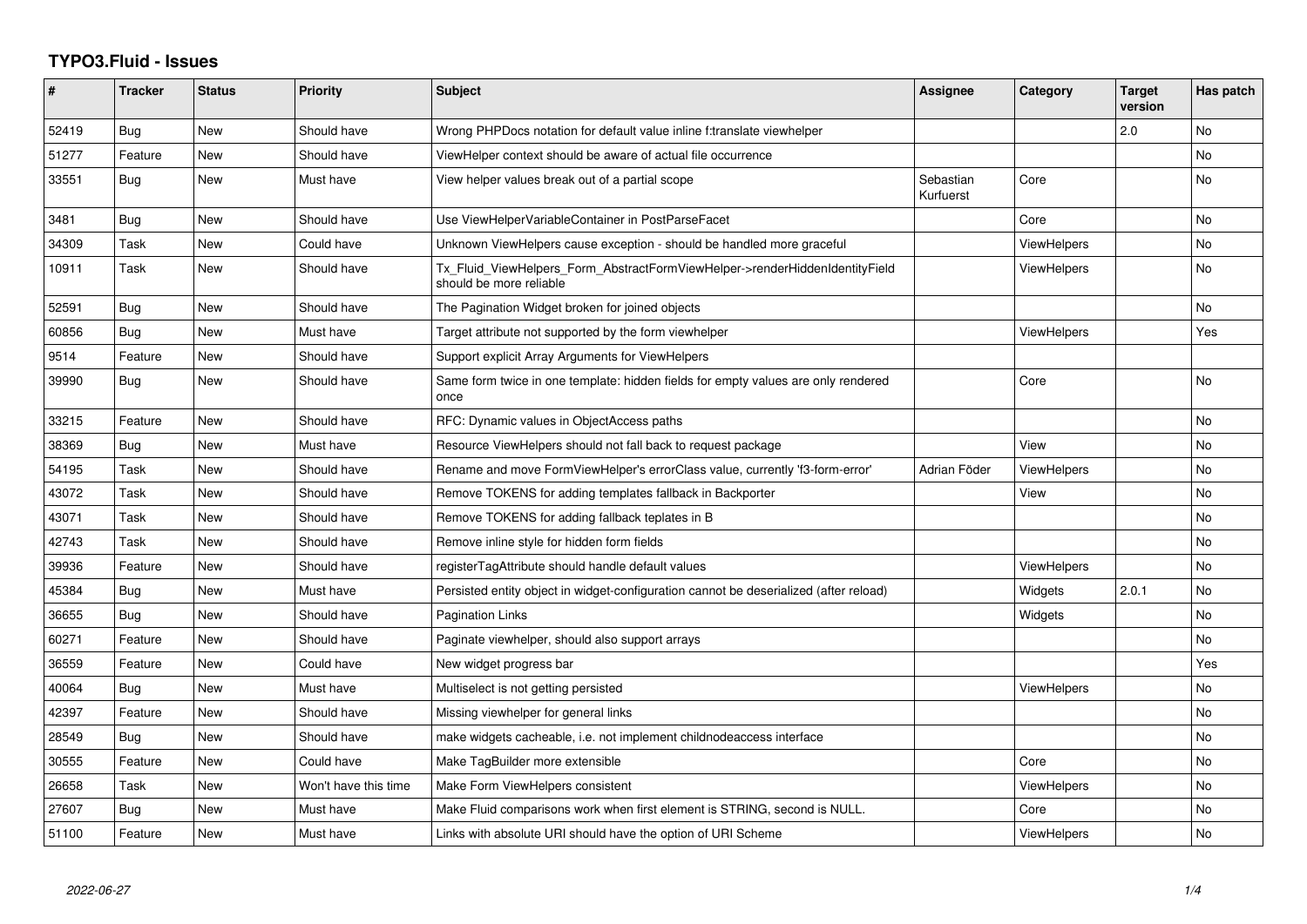| ∦     | <b>Tracker</b> | <b>Status</b> | <b>Priority</b>      | Subject                                                                                       | <b>Assignee</b>        | Category    | <b>Target</b><br>version | Has patch |
|-------|----------------|---------------|----------------------|-----------------------------------------------------------------------------------------------|------------------------|-------------|--------------------------|-----------|
| 37095 | Feature        | New           | Should have          | It should be possible to set a different template on a Fluid TemplateView inside an<br>action | Christopher<br>Hlubek  |             |                          | <b>No</b> |
| 57885 | Bug            | New           | Must have            | Inputs are cleared from a second form if the first form produced a vallidation error          |                        |             |                          | <b>No</b> |
| 56237 | Task           | <b>New</b>    | Should have          | in-line (Condition) View Helpers should not evaluate on parsing                               |                        |             |                          | No        |
| 28553 | Bug            | New           | Should have          | improve XHProf test setup                                                                     |                        |             |                          | No        |
| 4704  | Feature        | New           | Should have          | Improve parsing exception messages                                                            |                        | Core        |                          |           |
| 32035 | Task           | New           | Should have          | Improve fluid error messages                                                                  |                        | Core        |                          | Yes       |
| 45394 | Task           | New           | Should have          | Forwardport Unit test for standalone view                                                     |                        | View        |                          | No        |
| 47669 | Task           | New           | Should have          | FormViewHelper does not define the default request method                                     |                        |             |                          | No        |
| 58983 | Bug            | New           | Should have          | format.date does not respect linebreaks and throws exception                                  |                        |             |                          | No        |
| 8648  | Bug            | New           | Should have          | format.crop ViewHelper should support all features of the crop stdWrap function               |                        | ViewHelpers |                          | No        |
| 49038 | Bug            | New           | Must have            | form.select does not select the first item if prependOptionValue is used                      |                        |             |                          | No        |
| 10472 | Feature        | New           | Could have           | Fluid Standalone distribution                                                                 |                        | Core        |                          | No        |
| 37619 | Bug            | <b>New</b>    | Should have          | Fatal Error when using variable in name attribute of Section ViewHelper                       |                        | ViewHelpers |                          | <b>No</b> |
| 31955 | Feature        | New           | Should have          | f:uri.widget                                                                                  |                        | Widgets     |                          | No        |
| 58921 | Bug            | New           | Should have          | f:form.* VHs crash if NOT inside f:form but followed by f:form                                |                        |             |                          | No        |
| 49600 | Bug            | New           | Should have          | f:form tag shown as a HTML on frontend                                                        |                        | ViewHelpers |                          | <b>No</b> |
| 62346 | Feature        | New           | Could have           | f:comment should have high precende                                                           |                        | Core        | 3.x                      | No        |
| 45153 | Feature        | New           | Should have          | f:be.menus.actionMenuItem - Detection of the current select option is insufficient            |                        |             |                          | <b>No</b> |
| 13045 | Bug            | New           | Should have          | Entity decode of strings are different between if-conditions and output of variable           |                        |             |                          |           |
| 1907  | Feature        | New           | Could have           | Default values for view helpers based on context                                              |                        | Core        |                          |           |
| 54284 | Bug            | New           | Should have          | Default Option for Switch/Case VH                                                             |                        | ViewHelpers |                          | No        |
| 3725  | Feature        | New           | Could have           | <b>CSS Engine</b>                                                                             | Christian Müller       | ViewHelpers |                          | No        |
| 30937 | Bug            | New           | Should have          | CropViewHelper stringToTruncate can't be supplied so it can't be easily extended              |                        | ViewHelpers |                          | Yes       |
| 7608  | Feature        | New           | Could have           | Configurable shorthand/object accessor delimiters                                             |                        | Core        |                          | Yes       |
| 26664 | Task           | New           | Won't have this time | Clean up Form ViewHelpers                                                                     |                        | ViewHelpers |                          | No        |
| 38130 | Feature        | New           | Should have          | Checkboxes and multiple select fields should have an assignable default value                 |                        |             |                          | No        |
| 60181 | Feature        | New           | Could have           | Caching mechanism for Fluid Views/Templates                                                   |                        | View        |                          | No        |
| 9950  | Task           | New           | Should have          | Binding to nested arrays impossible for form-elements                                         |                        | ViewHelpers |                          |           |
| 46545 | Feature        | New           | Should have          | Better support for arrays in options of SelectViewHelper                                      |                        |             |                          | No        |
| 12863 | Bug            | New           | Should have          | Attributes of a viewhelper can't contain a '-'                                                | Sebastian<br>Kurfuerst | Core        |                          | No        |
| 48355 | Feature        | New           | Could have           | Assign output of viewhelper to template variable for further processing.                      |                        |             |                          |           |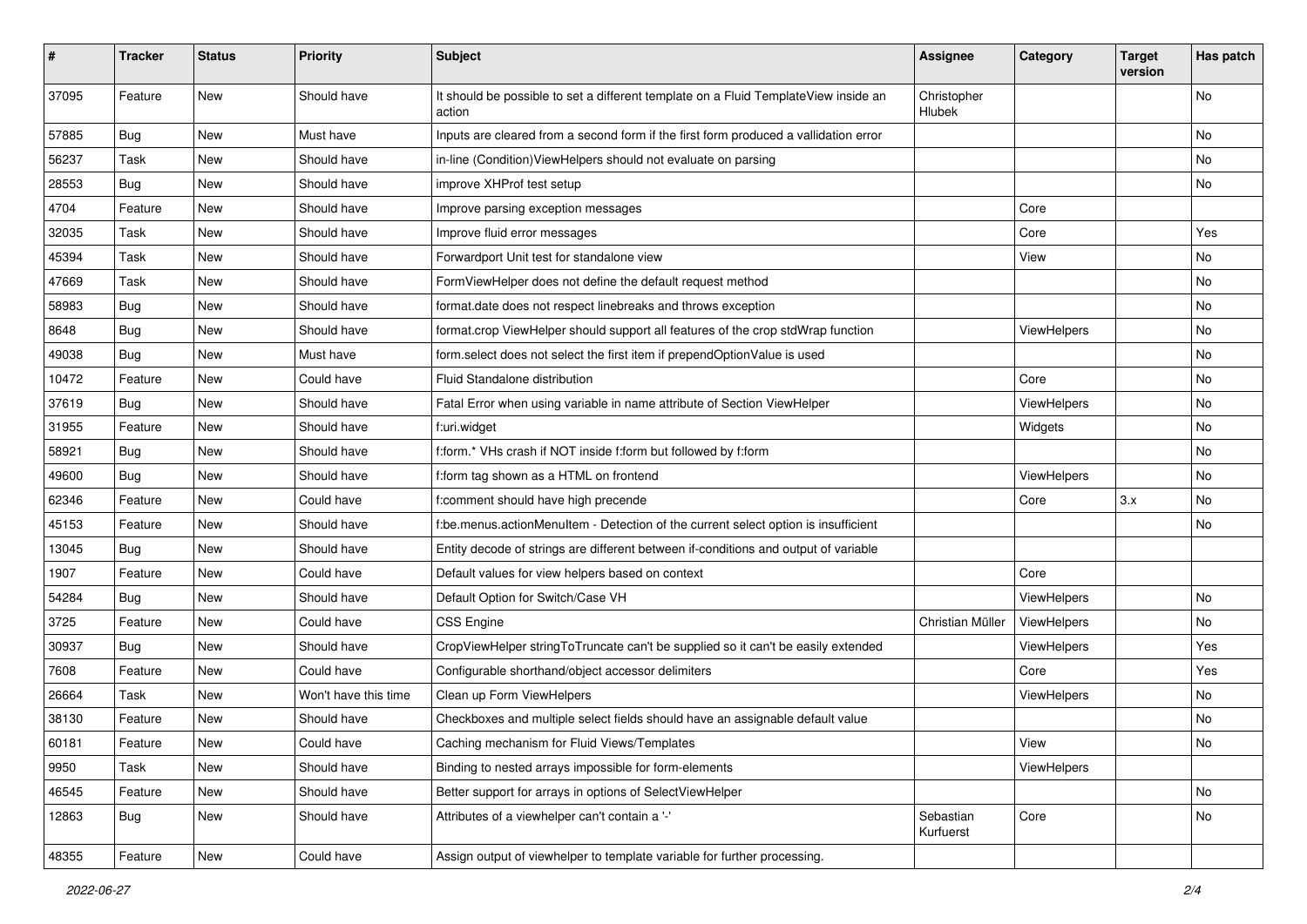| #     | <b>Tracker</b> | <b>Status</b>       | <b>Priority</b> | Subject                                                                                                     | <b>Assignee</b>             | Category    | <b>Target</b><br>version | Has patch |
|-------|----------------|---------------------|-----------------|-------------------------------------------------------------------------------------------------------------|-----------------------------|-------------|--------------------------|-----------|
| 36410 | Feature        | New                 | Should have     | Allow templates to send arguments back to layout                                                            |                             | ViewHelpers |                          | No        |
| 40081 | Feature        | New                 | Should have     | Allow assigned variables as keys in arrays                                                                  |                             |             |                          | No        |
| 60003 | Feature        | New                 | Should have     | Add required-Attribute to f:form.password                                                                   |                             | ViewHelpers |                          | No        |
| 28552 | Bug            | New                 | Should have     | (v5) write ViewHelper test for compiled run; adjust functional test to do two passes<br>(uncached & cached) |                             |             |                          | No        |
| 28550 | <b>Bug</b>     | New                 | Should have     | (v4) make widgets cacheable, i.e. not implement childnodeaccess interface                                   |                             |             |                          | <b>No</b> |
| 28554 | Bug            | New                 | Should have     | (v4) implement feature flag to disable caching                                                              |                             |             |                          | No        |
| 5933  | Feature        | Accepted            | Should have     | Optional section rendering                                                                                  | Sebastian<br>Kurfuerst      | ViewHelpers |                          | No        |
| 9005  | Feature        | Accepted            | Could have      | Fluid Template Analyzer (FTA)                                                                               | Sebastian<br>Kurfuerst      |             |                          |           |
| 28551 | <b>Bug</b>     | Accepted            | Should have     | (v4) backport VHTest                                                                                        | Sebastian<br>Kurfuerst      |             |                          | No        |
| 46091 | Task           | Needs<br>Feedback   | Should have     | Show source file name and position on exceptions during parsing                                             |                             |             |                          | No        |
| 8989  | Feature        | Needs<br>Feedback   | Could have      | Search path for fluid template files                                                                        |                             | View        |                          | No        |
| 33628 | Bug            | Needs<br>Feedback   | Must have       | Multicheckboxes (multiselect) for Collections don't work                                                    | Christian Müller            | ViewHelpers |                          | No        |
| 33394 | Feature        | Needs<br>Feedback   | Should have     | Logical expression parser for BooleanNode                                                                   | <b>Tobias Liebig</b>        | Core        |                          | No        |
| 8491  | Task           | Needs<br>Feedback   | Should have     | link.action and uri.action differ in absolute argument                                                      | Karsten<br>Dambekalns       | ViewHelpers |                          | No        |
| 58862 | Bug            | Needs<br>Feedback   | Should have     | FormViewHelper doesn't accept NULL as value for \$arguments                                                 | <b>Bastian</b><br>Waidelich | ViewHelpers |                          | Yes       |
| 46289 | <b>Bug</b>     | Needs<br>Feedback   | Should have     | Enable Escaping Interceptor in XML request format                                                           |                             | View        | 2.0.1                    | No        |
| 45345 | Feature        | Needs<br>Feedback   | Should have     | Easy to use comments for fluid that won't show in output                                                    |                             |             |                          |           |
| 36662 | Bug            | Needs<br>Feedback   | Should have     | Checked state isn't always correct when property is collection                                              | Kevin Ulrich<br>Moschallski | ViewHelpers | 1.1.1                    | <b>No</b> |
| 3291  | Feature        | Needs<br>Feedback   | Should have     | Cacheable viewhelpers                                                                                       |                             |             |                          | No        |
| 50888 | <b>Bug</b>     | <b>Under Review</b> | Should have     | WSOD by changing name of section and if Fluid caches are generated                                          |                             |             |                          | No        |
| 47006 | <b>Bug</b>     | <b>Under Review</b> | Should have     | widget identifier are not unique                                                                            |                             |             |                          | No        |
| 44234 | <b>Bug</b>     | <b>Under Review</b> | Should have     | selectViewHelper's sorting does not respect locale collation                                                |                             | ViewHelpers | 2.1                      | No        |
| 65424 | Bug            | <b>Under Review</b> | Should have     | SelectViewHelper must respect option(Value Label)Field for arrays                                           |                             | ViewHelpers |                          | No        |